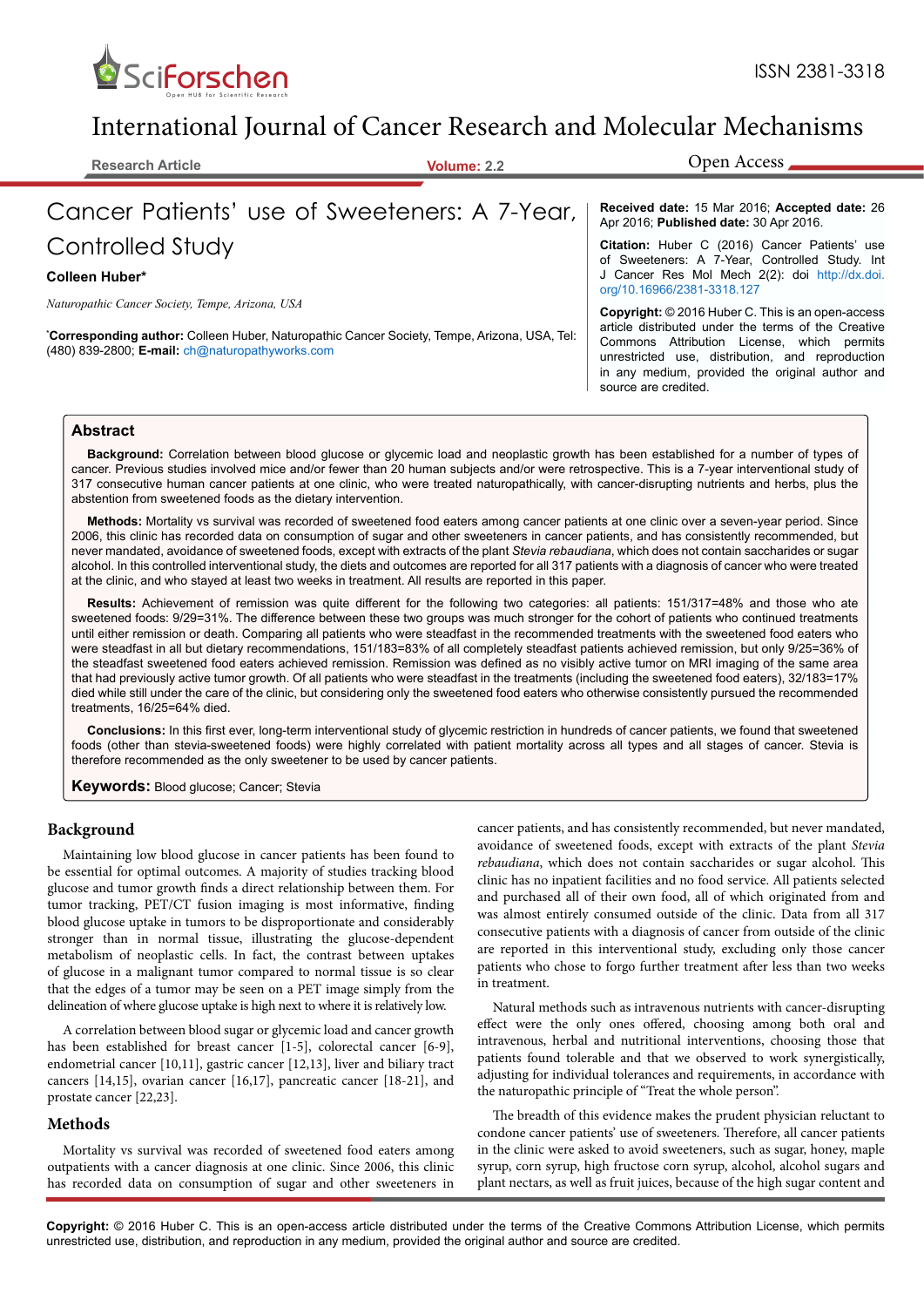

fast availability of glucose to the circulation from these foods. Stevia was the only sweetener recommended for use due to its lack of saccharide content. Other refined carbohydrates, specifically flour products were discouraged. Whole natural foods: eggs, dairy and other animal proteins, vegetables, fruits and some whole grains, were encouraged as the entire diet, with seasonal selections and the widest available variety among them. Among the patients arriving to the clinic, there are vegans, vegetarians and omnivores and some avoid grains entirely. The patients were not encouraged to adopt one or another of these diets, because the focus on elimination of sweeteners was the single priority from which the patients were not to be distracted. This seemed to minimize the patients' forgetting and eating sweetened foods. The patients were not discouraged from eating any other kinds of foods, only sweetened foods. Patients were encouraged in gentle ways to find alternatives to sweeteners that would be satisfactory for them. Through ongoing reminders, the choice of whether to indulge in or to skip dessert would be a choice in which their doctor's reminder would be hard to ignore.

Oncologists have generally not been in agreement with this recommended diet. Chemotherapy treatment rooms are places where candy dishes are not out of sight, or are actively carted around to a captive audience of patients receiving chemotherapy infusions. The oncologists' exhortation to the patients to maintain weight regardless of nutritional quality of food, has led to consumption of some of the worst quality food by cancer patients. Other physicians less specifically credentialed to treat cancer patients are unlikely to challenge the oncologists in matters related to cancer patients' diet.

By 2006, when the collection of data for this study began, a glycemic correlation with cancer growth had already been long-established in the medical literature, thereby motivating the departure from the standard oncology dietary recommendations. Therefore, the patients at this clinic were advised to avoid sweeteners in their diet.

#### **Sugar and its effect on the body**

"Sugar" in popular parlance generally refers to the sucrose that is refined from sugar cane. Sucrose is a disaccharide of glucose and fructose, composed equally of both. High-fructose corn syrup (HFCS) differs in that it has a higher proportion of fructose to glucose. Fructose bypasses the regulating step of phosphofructokinase (PFK) in the liver, delivering it faster to the circulation without that obstacle. Sucrose offers nothing that is taken in or utilized nutritionally by the body; it is devoid of fat, protein and complex carbohydrates. There are no nutrients in refined sugar: no amino acids, no lipids, no fiber, no vitamins, minerals, flavonoids or other antioxidants. Yet the "empty calories" alone do not account for all the damage inflicted on human health.

Sugar consumption has been estimated to be 40 pounds per person per year in the U.S. in 1986 [24]. By the early 2000s, Americans consumed 90 pounds per person per year; at the same time diabetes had affected 14 million Americans, and one-third of Americans were categorized as obese [25]. We know that when sugar rises quickly in the circulation the liver is strained by the task of converting excess sugar to fat, principally palmitate, which is a saturated fatty acid. Triglycerides are produced and put into the circulation, and insulin resistance results as discussed below.

Sucrase and isomaltase glycoside hydrolases break down polysaccharides in the duodenum, and disaccharides such as sucrose are further broken down in the jejunum. Ingestion of pure sucrose or sucroseladen liquids especially, raises blood glucose quickly. Sweets accompanied by protein, fats, or fiber slow the entry of sugar to the bloodstream, with a lower amplitude wave of glycemia and insulinemia than from sweets alone in a refined carbohydrate food, such as a donut, for example. Slowly or not, the pancreas releases insulin. A rush of sudden sugar in the circulation results in a lot of insulin secreted. A repetitive pattern of this for years causes the pancreas to become depleted and unable to maintain effective delivery of glucose to cells. Complicated by cells' insulin resistance, blood glucose rises to levels that are difficult to control, beyond the threshold for a Type II diabetes diagnosis. Studies of sugar bingeing in animals initiated this process in only a few weeks [26]. We know that chronic insulinemia also results in atherosclerosis and hypertension, and unfavorable total cholesterol to HDL ratios.

Cancer afflicts a remarkably similar population. The WHO International Agency for Research on Cancer found a higher prevalence of cancer in populations where there is obesity, diabetes and metabolic syndrome [27]. The likely mechanism is that sugar consumption provokes insulin secretion, and that insulin and its closely related hormone, insulinlike growth factor, stimulate tumor growth. IGF-1 promotes entry of sugar into a cell. However, elevated IGF-1 can result from high protein diets. IGF-1 binds to insulin receptors, and both utilize a tyrosine kinase receptor. IGF-1 acts as a growth factor in breast cancer [28], lung cancer [29] and prostate cancer [30].

On imaging, cancer cells demonstrate greater glucose uptake than normal cells, and the above-cited studies demonstrate glucose's contribution to tumor growth. This intake of glucose requires insulin as a delivery mechanism in both normal cells and cancer cells. Therefore, insulin is also implicated in tumor growth. Although receptors on normal cells are down-regulated beyond a certain level of glucose intake, cancer's appetite for glucose appears insatiable, and this glucose appears correlated with cancer's rapid and uncontrolled growth. Mutations have been found that increase insulin's delivery of glucose to cells. Craig Thompson MD, President of Memorial Sloan Kettering Cancer Center in New York, has concluded, regarding insulin and IGF's influence on cancer cells, that insulin is what drives malignant tumors to take up increasing amounts of glucose and to metabolize it, and that it is this process that allows many pre-cancerous cells to undergo the mutations that make them malignant [25].

How is glucose so important to a cancer cell's growth? We know that sugar and other refined carbohydrates are quickly metabolized fuels, providing subjective relief of hypoglycemic symptoms in patients even within seconds. Cancer cells grow more quickly than normal cells; thus the expedience of using sugar as a fuel is easily understood. However, unlike normal cells, cancer can also thrive in hypoxic environments. Cancer cells then preferentially undergo anaerobic glycolysis, known as the Warburg Effect, with pyruvate going to lactate, (as NADH is converted to NAD+) rather than going to  $CO_2$  and Acetyl CoA, entering the citric acid cycle. Otto Warburg [31] discovered this difference between normal and malignant cells in 1924. Initially, it seemed that cancer cells could only undergo anaerobic glycolysis, but it is now known that aerobic glycolysis may also proceed in a cancer cell. Cancer cells convert glucose to lactic acid in such high production; it has been proposed to be cancer's chief function, as a way to eliminate toxic levels of glucose quickly to provide a usable fuel for the brain and heart [32]. Without oxygen the electron transport chain is not able to produce the high level of ATP that it does for cells undergoing aerobic metabolism. Even in the presence of adequate oxygen levels, cancer cells appear to default to fermentation rather than oxidative phosphorylation for ATP production, although the electron transport chain and oxidative phosphorylation form far higher amounts of ATP than does fermentation. For the large amount of sugar metabolized in fermentation, little ATP is formed. It is possible those only high levels of glucose enable rapid tumor growth, due to the inefficiency of anaerobic glycolysis, and that this is the most plausible reason for cancer's high dependence on glucose.

This begs the question: can we inhibit or stop cancer growth by withholding glucose? It has been observed that a ketogenic diet, a diet that severely restricts carbohydrates, has been followed by improved results in patients with various cancers. The classic ketogenic diet, limits total

**Citation:** Huber C (2016) Cancer Patients' use of Sweeteners: A 7-Year, Controlled Study. Int J Cancer Res Mol Mech 2(2): doi [http://dx.doi.](http://dx.doi.org/10.16966/2381-3318.127) [org/10.16966/2381-3318.127](http://dx.doi.org/10.16966/2381-3318.127)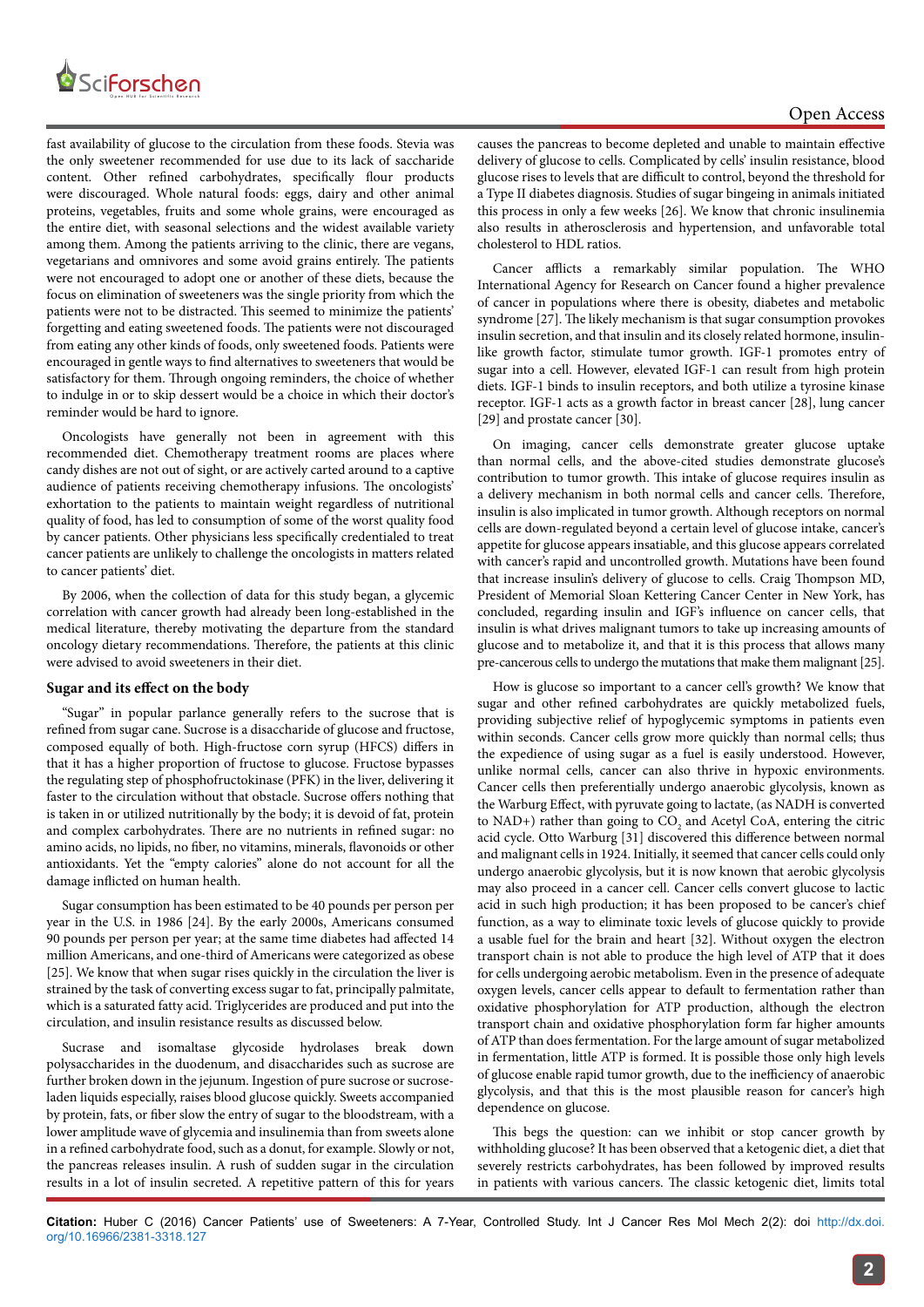

carbohydrates to 20 to 40 grams per day, while the total fat consumed is four times the total of protein plus carbohydrates, by weight. Simple carbohydrates, sweeteners, fruits, grains, and starchy vegetables, are avoided in the classic ketogenic diet. A later development adds mediumchain triglycerides, such as coconut oil, and a wider selection of proteins and carbohydrates than in the classic ketogenic diet. Given the lack of carbohydrates in this diet, oxidation of fats to produce energy is then the primary metabolic mechanism of the ketogenic diet. This oxidation of fats to fatty acids and ketone bodies in the liver provides usable fuel for the brain in a low glycemic environment. Animal studies of glioma in a ketogenic environment showed cancer cells behaving more like normal cells [33]. Macroscopically, a ketogenic diet was found either to decrease size of tumors or to retard growth of tumors in glioblastoma [34], prostate cancer [35], gastric cancer [36], and lung cancer [37]. Advanced metastatic disease in a variety of cancers with a ketogenic diet demonstrated improved measures of quality of life [38].

Perhaps it is premature to conclude that sugar causes cancer, or even that eliminating sugar or dropping blood glucose as low as tolerable would serve to eliminate cancer. However, a growing body of evidence suggests that dietary sugars and rising blood glucose are high risk for cancer patients, and that oncologists and other health care practitioners would do well to be alert to and to caution against high glycemic foods in the diet of their cancer patients.

#### **Results**

Of 317 patients at one naturopathic clinic, 29 patients told us that they had not complied with our one dietary recommendation; that is, at some time during the months of their treatment at the clinic, they had consumed sweetened foods at least one time. Clinic doctors and staff are careful to avoid any appearance of scolding or disapproval when patients acknowledge that they have eaten sweetened foods. When a patient informs us of having eaten foods with sweeteners, we adopt a co-responsible (or perhaps co-dependent) approach, in that we need to be more effective at helping the patient identify foods and eating habits that substitute for sweetened foods in a way that is satisfactory and sustainable long-term. In physician-patient consults we look for more and more individually suitable and feasible alternatives to sweetened foods. For example, one person may be more drawn to an all-carbohydrate breakfast with little protein or fat, while another is more drawn to ice cream. Another patient may have a coffee habit in which coffee seems incomplete or unsatisfactory without sweeteners. For others, it is chocolate that satisfies. This approach is not always successful, but it seems to encourage honest exploration of current and past food choices and planned future food choices. Because we are not always successful in convincing all patients to adopt our recommended diet, those who disregarded our dietary recommendation are noted below, unless they were able to eliminate sweeteners at the beginning of treatment and were able to maintain that diet through our most recent contact with them prior to the recording of the data below.

As of July 1, 2013 we stopped collecting new data for this paper. 20 patients up until that time had died while still exclusively in our care, although they followed all of our protocols as well as our dietary recommendation. These included all consecutive patients without restriction as to type of cancer and stage of cancer, with a preponderance of patients in the more advanced stages (due to the unfortunate delay of naturopathic cancer care to long past an optimal time). 12 more patients had died while still in our care, having returned to eating sweetened foods. 16 of our cancer patients had come out of remission. 5 of those then went back in remission. 4 of those 16 had discontinued avoiding sweetened foods.

Tables 1-3 show comparable information for three groups of patients: Table 1 summarizes all 317 consecutive cancer patients who presented to our clinic for cancer treatment, and who stayed in our treatments for at least two weeks. Table 2 shows the same information for those who chose to eat sweetened foods. Table 3 shows the same information for those who chose to avoid sweetened foods. The remission rate is different for all patients: 151/317=48% and those who ate sweetened foods: 9/29=31% and those who avoided sweetened foods: 142/288=49%. However, the difference in these three groups is even more pronounced if we consider those patients who stayed with our treatments until either remission or death, as in tables 4-6.

Comparing all patients who were steadfast in the treatments (Table 4) with the sweetened food eaters, who were steadfast in all but dietary recommendations (Table 5), we see that 151/183=83% went into remission, but only 9/25=36% of the sweetened food eaters went into remission. 90% of the steadfast patients who avoided sweeteners went into remission.

Of all patients who were steadfast in the treatments (including our sweetened food eaters), 32/183=17% died, but considering only the sweetened food eaters who were otherwise steadfast in the treatments, 16/25=64% died. Of the steadfast patients who avoided sweeteners, 16/158=10% died.

| <b>Outcome</b>                                                                                               | Number of<br>patients | Number in each group also<br>receiving chemotherapy | Number in each group<br>also receiving surgery |
|--------------------------------------------------------------------------------------------------------------|-----------------------|-----------------------------------------------------|------------------------------------------------|
| Remission or assumed remission                                                                               | 151                   |                                                     | 47                                             |
| Died while still only in our care, following all of our protocols and diet                                   | 20                    | 0                                                   |                                                |
| latrogenic death in hospitals or by MDs                                                                      | 20                    | 14                                                  |                                                |
| Of those who left before finishing treatment, number who died after<br>leaving (except for DDD) <sup>*</sup> | 46                    |                                                     | 10                                             |
| Death after dietary dispute                                                                                  | 12                    |                                                     | 2                                              |
| Still being treated, not yet in remission                                                                    | 18                    | 3                                                   | 10                                             |
| No current information but never known to be in remission                                                    | 33                    | 3                                                   | 9                                              |
| Waiting to know status, or conflicting information                                                           | 17                    | 0                                                   | 2                                              |
| <b>Total</b>                                                                                                 | 317                   | 29                                                  | 88                                             |

**Table 1:** Outcomes of 317 cancer patients after naturopathic treatment \* DDD: death after dietary dispute.

**Citation:** Huber C (2016) Cancer Patients' use of Sweeteners: A 7-Year, Controlled Study. Int J Cancer Res Mol Mech 2(2): doi [http://dx.doi.](http://dx.doi.org/10.16966/2381-3318.127) [org/10.16966/2381-3318.127](http://dx.doi.org/10.16966/2381-3318.127)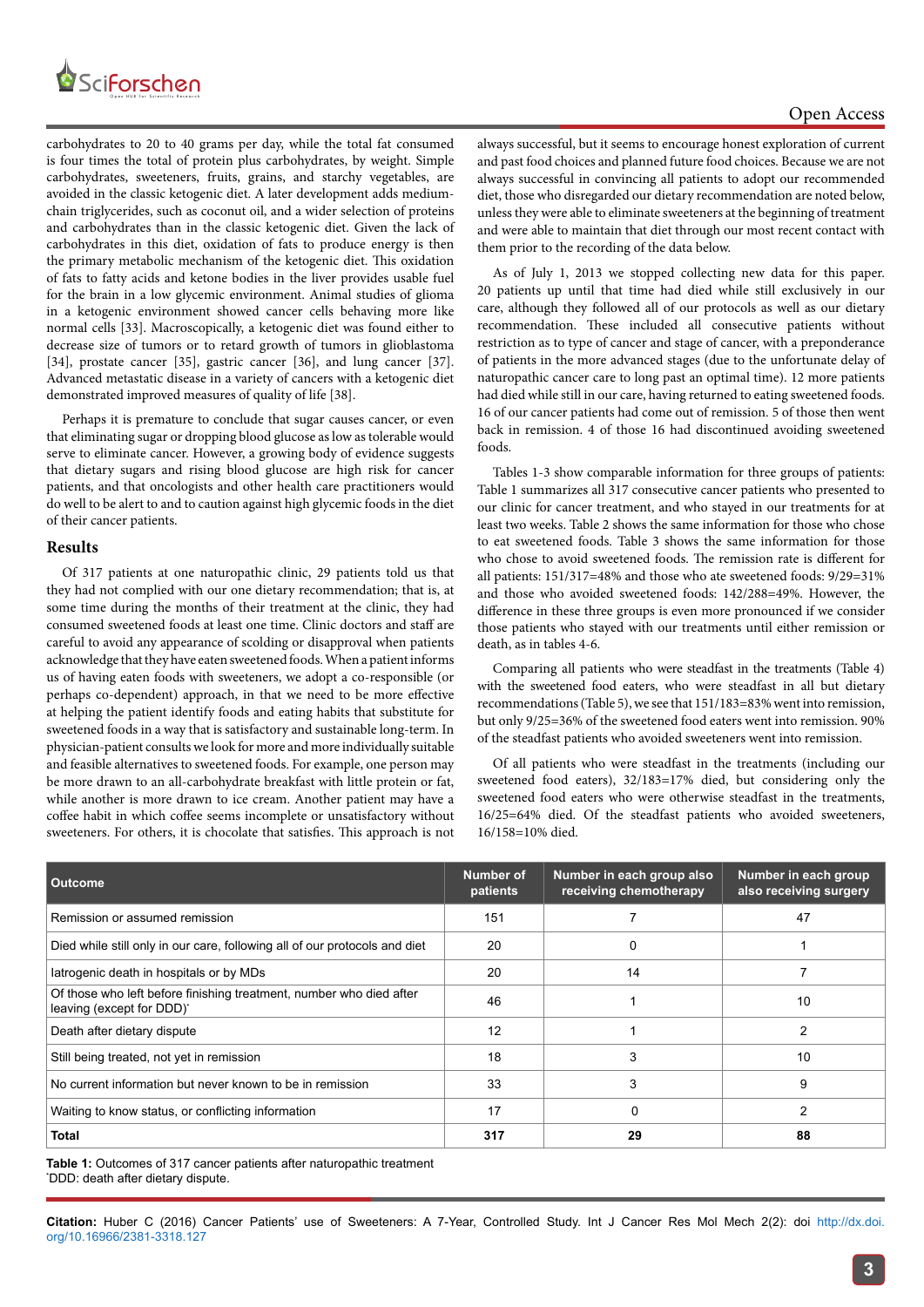

### Open Access

| Outcomes of sweetened food eaters                                                                | <b>Number of patients</b> | Number in each group also<br>receiving chemotherapy | Number in each group<br>also receiving surgery |
|--------------------------------------------------------------------------------------------------|---------------------------|-----------------------------------------------------|------------------------------------------------|
| Remission or assumed remission                                                                   |                           |                                                     |                                                |
| Died while still only in our care, following all of our protocols                                |                           |                                                     |                                                |
| latrogenic death in hospitals or by MDs                                                          |                           |                                                     |                                                |
| Of those who left before finishing treatment, number who died after<br>leaving (except for DDD)* |                           |                                                     |                                                |
| Death after dietary dispute                                                                      | 12                        |                                                     |                                                |
| Still being treated, not yet in remission                                                        |                           |                                                     |                                                |
| No current information but never known to be in remission                                        |                           |                                                     |                                                |
| Waiting to know status, or conflicting information                                               |                           |                                                     |                                                |
| Total                                                                                            | 29                        |                                                     |                                                |

**Table 2:** Outcomes of 29 cancer patients after naturopathic treatment, and with whom there was a dietary dispute regarding sweetener consumption \* DDD: death after dietary dispute.

| <b>Outcomes of sweetener avoiders</b>                                                            | <b>Number of patients</b> | Number in each group also<br>receiving chemotherapy | Number in each group<br>also receiving surgery |
|--------------------------------------------------------------------------------------------------|---------------------------|-----------------------------------------------------|------------------------------------------------|
| Remission or assumed remission                                                                   | 142                       |                                                     | 42                                             |
| Died while still only in our care, following all of our protocols and diet                       | 20                        |                                                     |                                                |
| latrogenic death in hospitals or by MDs                                                          | 19                        | 14                                                  |                                                |
| Of those who left before finishing treatment, number who died after<br>leaving (except for DDD)* | 46                        |                                                     | 10                                             |
| Death after dietary dispute                                                                      |                           |                                                     |                                                |
| Still being treated, not yet in remission                                                        | 18                        |                                                     | 10                                             |
| No current information but never known to be in remission                                        | 26                        |                                                     | 9                                              |
| Waiting to know status, or conflicting information                                               | 17                        |                                                     |                                                |
| <b>Total</b>                                                                                     | 288                       | 26                                                  | 81                                             |

**Table 3:** Outcomes of 288 cancer patients treated naturopathically, all of whom were able to avoid consumption of sweeteners \* DDD: death after dietary dispute.

| <b>Stage</b>                             | <b>Total patients treated</b><br>until remission or death | <b>Remission</b> | <b>Died</b>            | Remission/<br><b>Total=Success rate</b> |
|------------------------------------------|-----------------------------------------------------------|------------------|------------------------|-----------------------------------------|
|                                          | 65                                                        | 64               |                        | 98%                                     |
| Ш                                        | 30                                                        | 29               |                        | 97%                                     |
| Ш                                        | 17                                                        | 14               | 3                      | 82%                                     |
| Early IV                                 | 49                                                        | 37               | 12                     | 76%                                     |
| Late IV                                  | 22                                                        |                  | 15                     | 32%                                     |
| Total                                    | 183                                                       | 151              | 32 <sup>a</sup>        | 83%                                     |
| Stage I through early<br><b>Stage IV</b> | 161                                                       | 144              | 17<br>(including DDD') | 89%                                     |

**Table 4:** Steadfast patients, by stage of cancer-all patients

a This number includes those who did not follow our dietary recommendations.

\* DDD: death after dietary dispute.

| <b>Stage</b>                                    | <b>Total patients treated</b><br>until remission or death | Remission | <b>Died</b> | <b>Remission/Total=Success rate</b> |
|-------------------------------------------------|-----------------------------------------------------------|-----------|-------------|-------------------------------------|
|                                                 |                                                           |           |             | 80%                                 |
| $\mathbf{I}$                                    |                                                           |           |             | 75%                                 |
| 'Ш                                              |                                                           |           |             | 0%                                  |
| Early IV                                        | 10                                                        |           |             | 20%                                 |
| Late IV                                         |                                                           |           |             | 0%                                  |
| Total                                           | 25                                                        |           | 16          | 36%                                 |
| <b>Stage I through early</b><br><b>Stage IV</b> | 22                                                        |           | 13          | 41%                                 |

**Table 5:** Steadfast patients, by stage of cancer- sweet eaters

**Citation:** Huber C (2016) Cancer Patients' use of Sweeteners: A 7-Year, Controlled Study. Int J Cancer Res Mol Mech 2(2): doi [http://dx.doi.](http://dx.doi.org/10.16966/2381-3318.127) [org/10.16966/2381-3318.127](http://dx.doi.org/10.16966/2381-3318.127)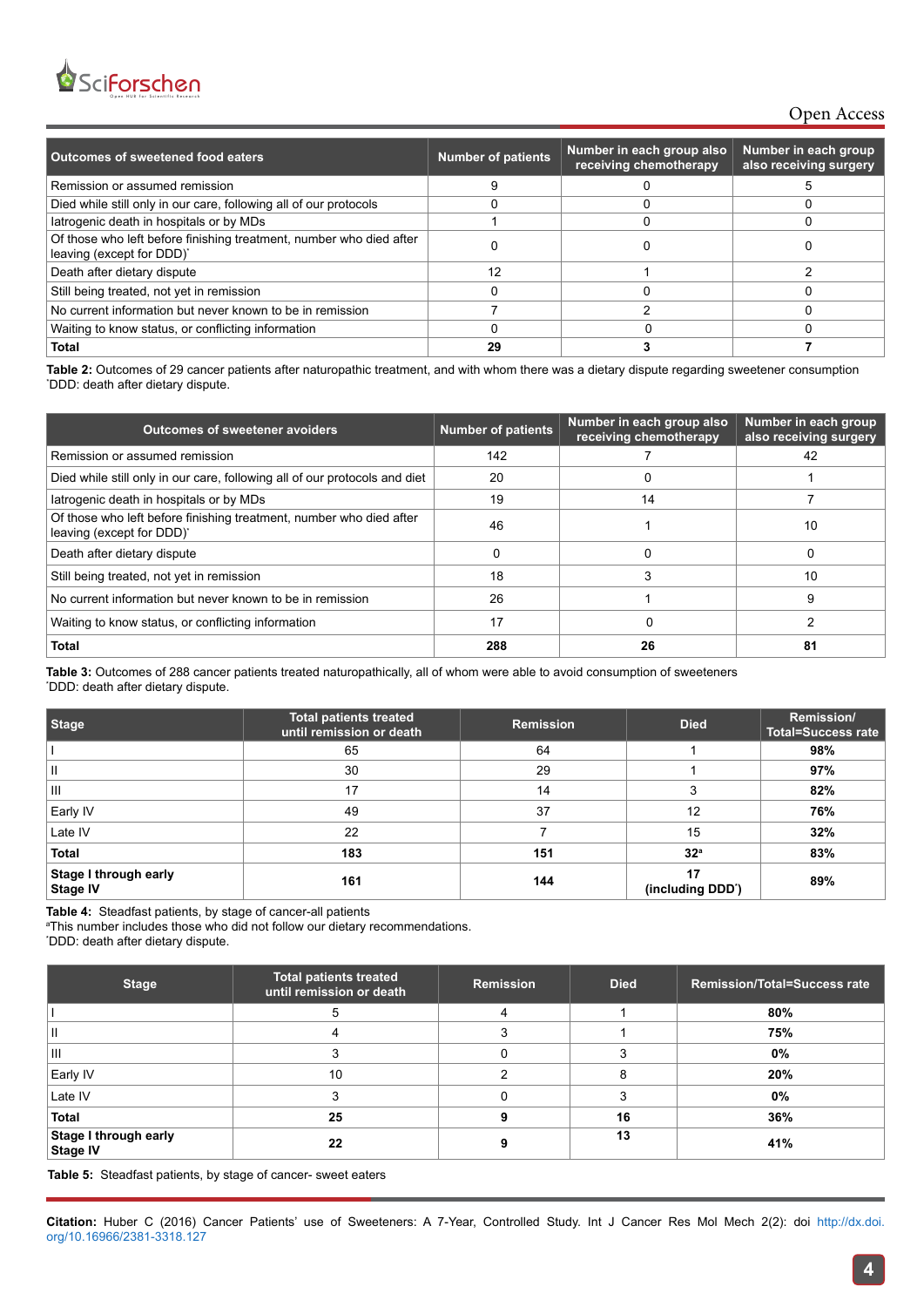

Open Access

| <b>Stage</b>                      | <b>Total patients treated</b><br>until remission or death | <b>Remission</b> | <b>Died</b> | <b>Remission/Total=Success rate</b> |
|-----------------------------------|-----------------------------------------------------------|------------------|-------------|-------------------------------------|
|                                   | 60                                                        | 60               |             | 100%                                |
| Ш                                 | 26                                                        | 26               |             | 100%                                |
| $\mathbf{III}$                    | 14                                                        | 14               |             | 100%                                |
| Early IV                          | 39                                                        | 35               |             | 90%                                 |
| Late IV                           | 19                                                        |                  | 12          | 37%                                 |
| <b>Total</b>                      | 158                                                       | 142              | 16          | 90%                                 |
| Stage I through early<br>Stage IV | 139                                                       | 135              |             | 97%                                 |

**Table 6:** Steadfast patients, by stage of cancer-sweetener avoiders

#### **Conclusions**

In this first ever, long-term, interventional study of glycemic restriction in hundreds of cancer patients, we found that consuming sweetened foods (other than stevia-sweetened foods) made a significant difference in patient outcome across both all stages and all types of cancer among patients presenting to our clinic. Mortality was significantly increased by consumption of sweetened foods. We therefore recommend that the diet of cancer patients not contain sweeteners other than stevia.

#### **References**

- 1. [Tavani A, Giordano L, Gallus S, Talamini R, Franceschi S, et al. \(2006\)](http://www.ncbi.nlm.nih.gov/pubmed/16249211)  [Consumption of sweet foods and breast cancer risk in Italy. Ann Oncol](http://www.ncbi.nlm.nih.gov/pubmed/16249211)  [17: 341-345.](http://www.ncbi.nlm.nih.gov/pubmed/16249211)
- 2. [Larsson SC, Bergkvist L, Wolk A \(2009\) Glycemic load, glycemic index](http://www.ncbi.nlm.nih.gov/pubmed/19319984)  [and breast cancer risk in a prospective cohort of Swedish women. Int](http://www.ncbi.nlm.nih.gov/pubmed/19319984)  [J Cancer 125: 153-157.](http://www.ncbi.nlm.nih.gov/pubmed/19319984)
- 3. [Wu AH, Yu MC, Tseng CC, Stanczyk FZ, Pike MC \(2009\) Dietary](http://www.ncbi.nlm.nih.gov/pubmed/19211822)  [patterns and breast cancer risk in Asian American women. Am J Clin](http://www.ncbi.nlm.nih.gov/pubmed/19211822)  [Nutr 89: 1145-1154.](http://www.ncbi.nlm.nih.gov/pubmed/19211822)
- 4. [Bradshaw PT, Sagiv SK, Kabat GC, Satia JA, Britton JA, et al. \(2009\)](http://www.ncbi.nlm.nih.gov/pubmed/19387852)  [Consumption of sweet foods and breast cancer risk: a case-control](http://www.ncbi.nlm.nih.gov/pubmed/19387852)  [study of women on Long Island, New York. Cancer Causes Control](http://www.ncbi.nlm.nih.gov/pubmed/19387852)  [20: 1509-1515.](http://www.ncbi.nlm.nih.gov/pubmed/19387852)
- 5. [Jiang Y, Pan Y, Rhea PR, Tan L, Gagea M, et al. \(2016\) A Sucrose-](http://www.ncbi.nlm.nih.gov/pubmed/26729790)[Enriched Diet Promotes Tumorigenesis in Mammary Gland in Part](http://www.ncbi.nlm.nih.gov/pubmed/26729790)  [through the 12-Lipoxygenase Pathway. Cancer Res 76: 24-29.](http://www.ncbi.nlm.nih.gov/pubmed/26729790)
- 6. [Wang B, Bobe G, LaPres JJ, Bourquin LD \(2009\) High sucrose diets](http://www.ncbi.nlm.nih.gov/pubmed/19116878)  [promote intestinal epithelial cell proliferation and tumorigenesis in](http://www.ncbi.nlm.nih.gov/pubmed/19116878)  [APC\(Min\) mice by increasing insulin and IGF-I levels. Nutr Cancer](http://www.ncbi.nlm.nih.gov/pubmed/19116878)  [61: 81-93.](http://www.ncbi.nlm.nih.gov/pubmed/19116878)
- 7. [Wang B, Bobe G, LaPres JJ, Bourquin LD \(2009\) Dietary carbohydrate](http://www.ncbi.nlm.nih.gov/pubmed/19116885)  [source alters gene expression profile of intestinal epithelium in mice.](http://www.ncbi.nlm.nih.gov/pubmed/19116885)  [Nutr Cancer 61: 146-155.](http://www.ncbi.nlm.nih.gov/pubmed/19116885)
- 8. [Nayak SP, Sasi MP, Sreejayan MP, Mandal S \(2009\) A case-control](http://www.ncbi.nlm.nih.gov/pubmed/19827870)  [study of roles of diet in colorectal carcinoma in a South Indian](http://www.ncbi.nlm.nih.gov/pubmed/19827870)  [Population. Asian Pac J Cancer Prev 10: 565-568.](http://www.ncbi.nlm.nih.gov/pubmed/19827870)
- 9. [Williams CD, Satia JA, Adair LS, Stevens J, Galanko J, et al. \(2009\)](http://www.ncbi.nlm.nih.gov/pubmed/19423533)  [Dietary patterns, food groups, and rectal cancer risk in Whites and](http://www.ncbi.nlm.nih.gov/pubmed/19423533)  [African-Americans. Cancer Epidemiol Biomarkers Prev 18: 1552-1561.](http://www.ncbi.nlm.nih.gov/pubmed/19423533)
- 10. [King MG, Chandran U, Olson SH, Demissie K, Lu SE, et al. \(2013\)](http://www.ncbi.nlm.nih.gov/pubmed/23657460)  [Consumption of sugary foods and drinks and risk of endometrial](http://www.ncbi.nlm.nih.gov/pubmed/23657460)  [cancer. Cancer Causes Control 24: 1427-1436.](http://www.ncbi.nlm.nih.gov/pubmed/23657460)
- 11. [Mulholland HG, Murray LJ, Cardwell CR, Cantwell MM \(2008\) Dietary](http://www.ncbi.nlm.nih.gov/pubmed/?term=Dietary+glycaemic+index%2C+glycaemic+load+and+endometrial+and+ovarian+cancer)  [glycaemic index, glycaemic load and endometrial and ovarian cancer](http://www.ncbi.nlm.nih.gov/pubmed/?term=Dietary+glycaemic+index%2C+glycaemic+load+and+endometrial+and+ovarian+cancer)  [risk: a systematic review and meta-analysis. Br J Cancer 99: 434-441.](http://www.ncbi.nlm.nih.gov/pubmed/?term=Dietary+glycaemic+index%2C+glycaemic+load+and+endometrial+and+ovarian+cancer)
- 12. [Ikeda F, Doi Y, Yonemoto K, Ninomiya T, Kubo M, et al. \(2009\)](http://www.ncbi.nlm.nih.gov/pubmed/19236964)  [Hyperglycemia increases risk of gastric cancer posed by Helicobacter](http://www.ncbi.nlm.nih.gov/pubmed/19236964)  [pylori infection: a population-based cohort study. Gastroenterology](http://www.ncbi.nlm.nih.gov/pubmed/19236964)  [136: 1234-1241.](http://www.ncbi.nlm.nih.gov/pubmed/19236964)
- 13. [Bertuccio P, Praud D, Chatenoud L, Lucenteforte E, Bosetti C, et](http://www.ncbi.nlm.nih.gov/pubmed/19190635) [al. \(2009\) Dietary glycemic load and gastric cancer risk in Italy. Br J](http://www.ncbi.nlm.nih.gov/pubmed/19190635) [Cancer 100: 558-561.](http://www.ncbi.nlm.nih.gov/pubmed/19190635)
- 14. [Fedirko V, Lukanova A, Bamia C, Trichopolou A, Trepo E, et al. \(2013\)](http://www.ncbi.nlm.nih.gov/pubmed/23123507) [Glycemic index, glycemic load, dietary carbohydrate, and dietary fiber](http://www.ncbi.nlm.nih.gov/pubmed/23123507) [intake and risk of liver and biliary tract cancers in Western Europeans.](http://www.ncbi.nlm.nih.gov/pubmed/23123507) [Ann Oncol 24: 543-553.](http://www.ncbi.nlm.nih.gov/pubmed/23123507)
- 15. [Moerman CJ, Bueno de Mesquita HB, Smeets FW, Runia S \(1995\)](http://www.ncbi.nlm.nih.gov/pubmed/8610083) [Consumption of foods and micronutrients and the risk of cancer of the](http://www.ncbi.nlm.nih.gov/pubmed/8610083) [biliary tract. Prev Med 24: 591-602.](http://www.ncbi.nlm.nih.gov/pubmed/8610083)
- 16. [Augustin LS, Polesel J, Bosetti C, Kendall CW, La Vecchia C, et al.](http://www.ncbi.nlm.nih.gov/pubmed/12488297) [\(2003\) Dietary glycemic index, glycemic load and ovarian cancer risk:](http://www.ncbi.nlm.nih.gov/pubmed/12488297) [a case-control study in Italy. Ann Oncol 14: 78-84.](http://www.ncbi.nlm.nih.gov/pubmed/12488297)
- 17. [Silvera SA, Jain M, Howe GR, Miller AB, Rohan TE \(2007\) Glycaemic](http://www.ncbi.nlm.nih.gov/pubmed/17381931) [index, glycaemic load and ovarian cancer risk: a prospective cohort](http://www.ncbi.nlm.nih.gov/pubmed/17381931) [study. Public Health Nutr 10: 1076-1081.](http://www.ncbi.nlm.nih.gov/pubmed/17381931)
- 18. [Chan JM, Wang F, Holly EA \(2009\) Sweets, sweetened beverages,](http://www.ncbi.nlm.nih.gov/pubmed/19277880) [and risk of pancreatic cancer in a large population-based case-control](http://www.ncbi.nlm.nih.gov/pubmed/19277880) [study. Cancer Causes Control 20: 835-846.](http://www.ncbi.nlm.nih.gov/pubmed/19277880)
- 19. [Rossi M, Lipworth L, Polesel J, Negri E, Bosetti C, et al. \(2010\) Dietary](http://www.ncbi.nlm.nih.gov/pubmed/20470973) [glycemic index and glycemic load and risk of pancreatic cancer: a](http://www.ncbi.nlm.nih.gov/pubmed/20470973) [case-control study. Ann Epidemiol 20: 460-465.](http://www.ncbi.nlm.nih.gov/pubmed/20470973)
- 20. [Mueller NT, Odegaard A, Anderson K, Yuan JM, Gross M, et al. \(2010\)](http://www.ncbi.nlm.nih.gov/pubmed/20142243) [Soft drink and juice consumption and risk of pancreatic cancer: the](http://www.ncbi.nlm.nih.gov/pubmed/20142243) [Singapore Chinese Health Study. Cancer Epidemiol Biomarkers Prev](http://www.ncbi.nlm.nih.gov/pubmed/20142243) [19: 447-455.](http://www.ncbi.nlm.nih.gov/pubmed/20142243)
- 21. [Larsson SC, Bergkvist L, Wolk A \(2006\) Consumption of sugar](http://www.ncbi.nlm.nih.gov/pubmed/17093171) [and sugar-sweetened foods and the risk of pancreatic cancer in a](http://www.ncbi.nlm.nih.gov/pubmed/17093171) [prospective study. Am J Clin Nutr 84: 1171-1176.](http://www.ncbi.nlm.nih.gov/pubmed/17093171)
- 22. [Freedland SJ, Aronson WJ \(2009\) Dietary intervention strategies to](http://www.ncbi.nlm.nih.gov/pubmed/19300265) [modulate prostate cancer risk and prognosis. Curr Opin Urol 19: 263-267.](http://www.ncbi.nlm.nih.gov/pubmed/19300265)
- 23. [Drake I, Sonestedt E, Gullberg B, Ahlgren G, Bjartell A, et al. \(2012\)](http://www.ncbi.nlm.nih.gov/pubmed/23134882) [Dietary intakes of carbohydrates in relation to prostate cancer risk:](http://www.ncbi.nlm.nih.gov/pubmed/23134882) [a prospective study in the Malmö Diet and Cancer cohort. Am J Clin](http://www.ncbi.nlm.nih.gov/pubmed/23134882) [Nutr 96: 1409-1418.](http://www.ncbi.nlm.nih.gov/pubmed/23134882)
- 24. [Glinsmann WH, Irausquin H, Park YK \(1986\) Evaluation of health](http://www.ncbi.nlm.nih.gov/pubmed/3543257) [aspects of sugars contained in carbohydrate sweeteners. Report of](http://www.ncbi.nlm.nih.gov/pubmed/3543257) [Sugars Task Force, 1986. J Nutr 116: S1-S216.](http://www.ncbi.nlm.nih.gov/pubmed/3543257)
- 25. [Taubes G \(2011\) Is sugar toxic? New York Times, New York, USA.](http://www.nytimes.com/2011/04/17/magazine/mag-17Sugar-t.html?_r=0)
- 26. [Pagliassotti MJ, Prach PA, Koppenhafer TA, Pan DA \(1996\) Changes](http://www.ncbi.nlm.nih.gov/pubmed/8945970) [in insulin action, triglycerides, and lipid composition during sucrose](http://www.ncbi.nlm.nih.gov/pubmed/8945970) [feeding in rats. Am J Physiol 271: R1319-R1326.](http://www.ncbi.nlm.nih.gov/pubmed/8945970)
- 27. [Jaggers JR, Sui X, Hooker SP, LaMonte MJ, Matthews CE, et al.](http://www.ncbi.nlm.nih.gov/pubmed/19250819) [\(2009\) Metabolic syndrome and risk of cancer mortality in men. Eur J](http://www.ncbi.nlm.nih.gov/pubmed/19250819) [Cancer 45: 1831-1838.](http://www.ncbi.nlm.nih.gov/pubmed/19250819)